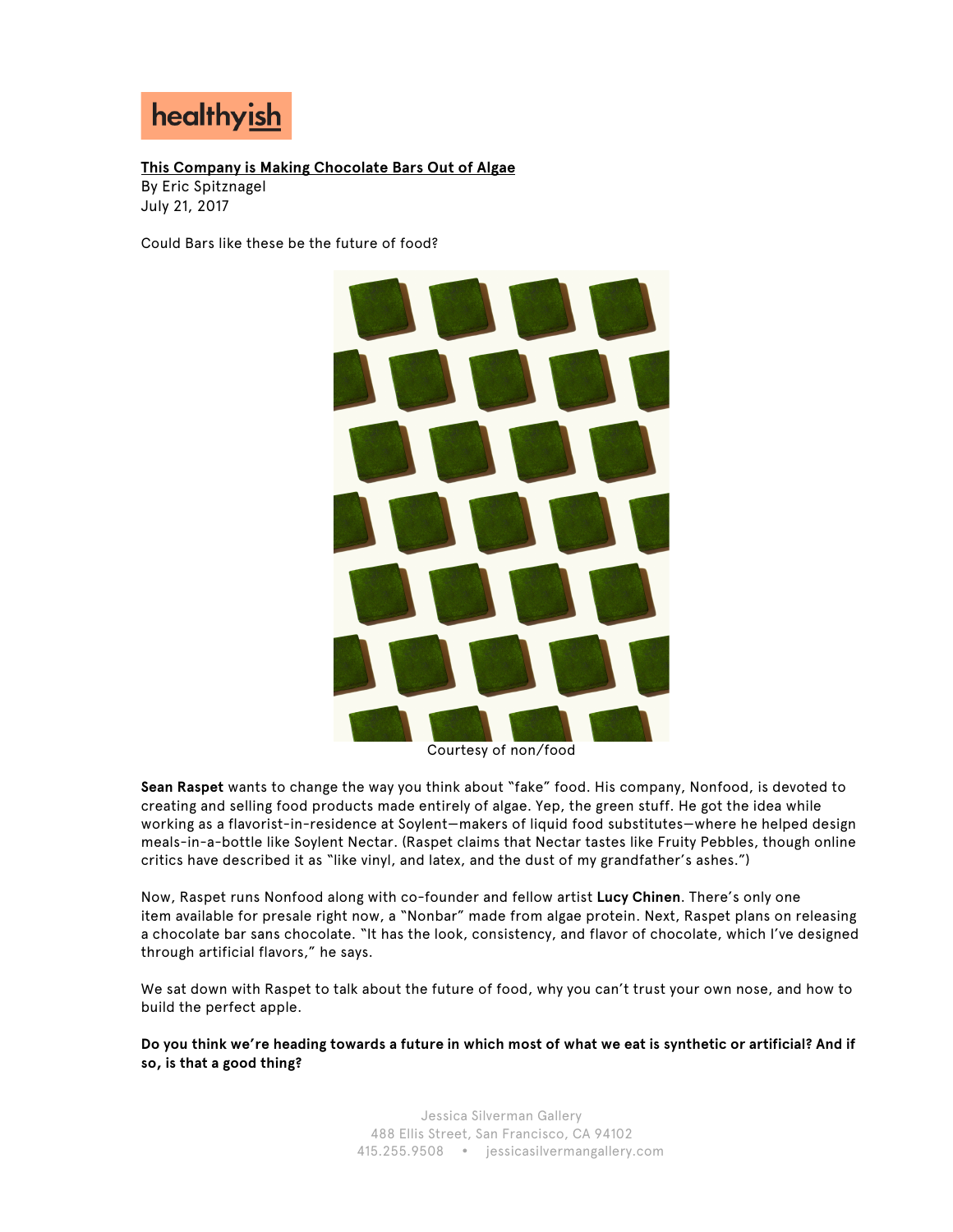Well first of all, this division between natural and artificial, I think it's a blurry line. It doesn't have any meaning, from a scientific perspective, to say that something is artificial.

### **It doesn't? So according to science, there's no difference between an apple from a tree and one made in a lab?**

Every flavor is just a collection of different molecules—whether it comes from a plant or it's an artificial flavor—that's put together in specific proportions that gives you a certain sensory effect. I'm very interested in breaking flavors down into their molecular components and looking at the underlying building blocks.

### **That sounds very depressing.**

Why?

## **If it looks like an orange and it tastes like an orange but it's not really an orange, then everything is a lie and I must be living in a dystopian future where everybody wears matching grey jumpsuits.**

I understand, sure. Part of that skepticism comes from large food companies creating products that don't necessarily have such great nutrition profiles, and they cover it up with artificial flavor. But a product like Soylent isn't doing that. There's nothing wrong with artificial flavors if you're still getting good nutrition.

### **Has working as a flavorist changed your relationship with food?**

Sure. I consider food more of an intellectual experience, or something that's as much about curiosity as it is about deliciousness. I've been looking recently at how aroma relates to our perceptions of flavor. Roughly 80 percent of the flavor experience is aroma.

### **Can an aroma be deceptive?**

Most of what we smell is deceptive. What we think we smell isn't always what we actually smell. For instance, there's a molecule called hexanal, which is a compound that creates the pleasant smell of cut grass.

## **It's a comforting, happy smell.**

But it's really grass saying, "Help me!" It's a compound released by grass that's all about communicating distress.

### **Oh wow. So every time we smell a freshly cut lawn and smile, we're really smiling at the weeping from a grass massacre?**

Right. And that odor attracts wasps, because long before lawn mowers, it was associated with caterpillars eating the grass, and the wasps would feed on the caterpillars. There's this whole complex world of chemical communication happening without us even realizing it.

## **What kind of synthetic food do you enjoy purely on an intellectual level? Maybe you can't stand the taste, but you're fascinated by what went into making it?**

Cool Ranch Doritos are pretty interesting to me from an engineering perspective. I'm also fascinated by blue raspberry flavor.

#### **Like in a Slurpee?**

Yeah. I don't necessarily like the taste so much, but the concept, from an artistic perspective, is fascinating. The idea of being a little playful with the idea of nature, and having a raspberry flavor that's blue for some reason. [*Laughs.*]

#### **It's ridiculous.**

It doesn't even taste anything like raspberry! It's a completely different thing. That kind of playfulness is what I love about artificial flavors.

**What's it like to go grocery shopping with you? Are you studying the ingredients on every box, going,**